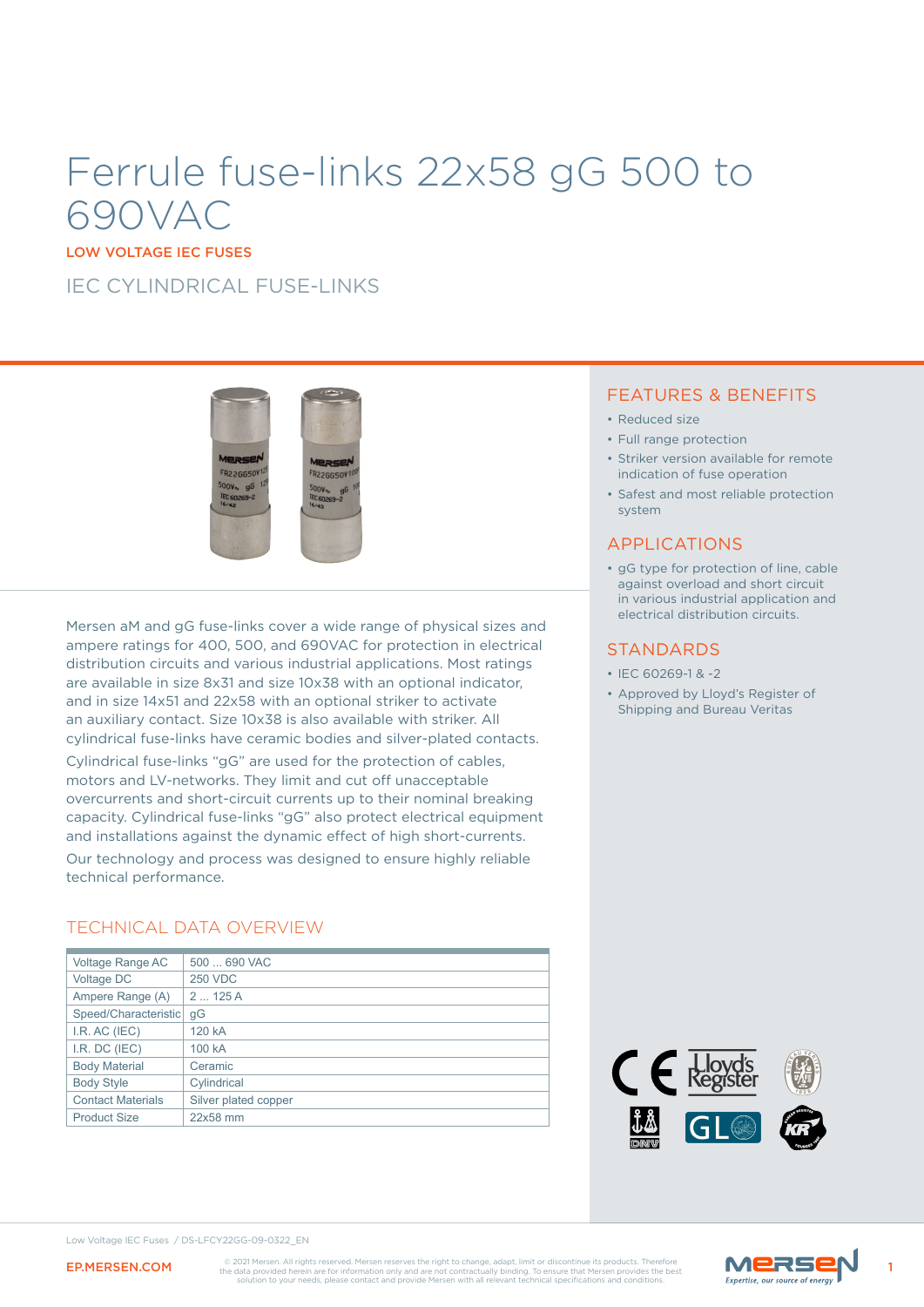### PRODUCT RANGE



FR22GG69V2

#### **Size 22x58 gG 500/690VAC without indicator**

| Catalog<br>number | <b>Item</b><br>number | Rated<br>voltage AC<br>(IEC) | <b>Rated</b><br>voltage DC<br>(IEC) | <b>Rated</b><br>current I <sub>n</sub> | <b>Rated breaking</b><br>capacity AC | <b>Rated breaking</b><br>capacity DC | Power dissi-<br>pation<br>at <sub>h</sub> | Weight          |
|-------------------|-----------------------|------------------------------|-------------------------------------|----------------------------------------|--------------------------------------|--------------------------------------|-------------------------------------------|-----------------|
| FR22GG69V2        | F219241               | 690 V                        | 250 V                               | 2A                                     | 120 kA                               | 100 kA                               | 0.9W                                      | 54 g            |
| FR22GG69V4        | H219772               | 690 V                        | 250 V                               | 4A                                     | 120 kA                               | 100 kA                               | 1.25 W                                    | 54 <sub>g</sub> |
| <b>FR22GG69V6</b> | P222216               | 690 V                        | 250 V                               | 6A                                     | 120 kA                               | 100 kA                               | 1.4 W                                     | 54 <sub>g</sub> |
| <b>FR22GG69V8</b> | L222972               | 690 V                        | 250 V                               | 8A                                     | 120 kA                               | 100 kA                               | 1.6 W                                     | 54 g            |
| FR22GG69V10       | T200761               | 690 V                        | 250 V                               | 10A                                    | 120 kA                               | 100 kA                               | 1.9 W                                     | 54 <sub>g</sub> |
| FR22GG69V12       | J201304               | 690 V                        | 250 V                               | 12A                                    | 120 kA                               | 100 kA                               | 2 W                                       | 54 <sub>g</sub> |
| FR22GG69V16       | S201818               | 690 V                        | 250 V                               | 16 A                                   | 120 kA                               | 100 kA                               | 2.5 W                                     | 54 <sub>g</sub> |
| FR22GG69V20       | P211038               | 690 V                        | 250 V                               | 20 A                                   | 120 kA                               | 100 kA                               | 3.4 W                                     | 54 <sub>g</sub> |
| FR22GG69V25       | N212072               | 690 V                        | 250 V                               | 25 A                                   | 120 kA                               | 100 kA                               | 3.5 W                                     | 54 <sub>g</sub> |
| FR22GG69V32       | F212594               | 690 V                        | 250 V                               | 32 A                                   | 120 kA                               | 100 kA                               | 3.7 W                                     | 54 <sub>g</sub> |
| FR22GG69V40       | J213609               | 690 V                        | 250 V                               | 40 A                                   | 120 kA                               | 100 kA                               | 4.3 W                                     | 54 <sub>g</sub> |
| FR22GG69V50       | P214626               | 690 V                        | 250 V                               | 50 A                                   | 120 kA                               | 100 kA                               | 5.3 W                                     | 54 <sub>g</sub> |
| FR22GG69V63       | Y215646               | 690 V                        | 250 V                               | 63A                                    | 120 kA                               | 100 kA                               | 6.3 W                                     | 54 <sub>g</sub> |
| FR22GG69V80       | Q217180               | 690 V                        | 250 V                               | 80A                                    | 120 kA                               | 100 kA                               | 7.4 W                                     | 54 <sub>g</sub> |
| FR22GG50V100      | E218205               | 500 V                        | 250 V                               | 100 A                                  | 120 kA                               | 100 kA                               | 8.3 W                                     | 54 <sub>g</sub> |
| FR22GG50V125      | J219773               | 500 V                        | 250 V                               | 125A                                   | 120 kA                               | 100 kA                               | 11.3 W                                    | 54 g            |



### **Size 22x58 gG 500/690VAC with striker**

FR22GG50V125P

| Catalog<br>number | <b>Item</b><br>number | <b>Rated</b><br>voltage AC<br>(IEC) | Rated<br>voltage DC<br>(IEC) | <b>Rated</b><br>current I <sub>n</sub> | <b>Rated</b><br>breaking<br>capacity AC | Rated<br>breaking<br>capacity DC | Power dissi-<br>pation<br>at In | Weight          |
|-------------------|-----------------------|-------------------------------------|------------------------------|----------------------------------------|-----------------------------------------|----------------------------------|---------------------------------|-----------------|
| FR22GG69V2P       | N093760               | 690 V                               | 250 V                        | 2A                                     | 120 kA                                  | 100 kA                           | 0.9W                            | 54 <sub>g</sub> |
| FR22GG69V4P       | R214628               | 690 V                               | 250 V                        | 4 A                                    | 120 kA                                  | 100 kA                           | 1.25 W                          | 54 <sub>g</sub> |
| FR22GG69V6P       | A215648               | 690 V                               | 250 V                        | 6 A                                    | 120 kA                                  | 100 kA                           | 1.4 W                           | 54 <sub>g</sub> |
| FR22GG69V8P       | F216665               | 690 V                               | 250 V                        | 8A                                     | 120 kA                                  | 100 kA                           | 1.6 W                           | 54 <sub>g</sub> |
| FR22GG69V10P      | W217691               | 690 V                               | 250 V                        | 10A                                    | 120 kA                                  | 100 kA                           | 1.9W                            | 54 <sub>g</sub> |
| FR22GG69V12P      | W218726               | 690 V                               | 250 V                        | 12A                                    | 120 kA                                  | 100 kA                           | 2 W                             | 54 <sub>g</sub> |
| FR22GG69V16P      | L219775               | 690 V                               | 250 V                        | 16 A                                   | 120 kA                                  | 100 kA                           | 2.5W                            | 54 <sub>g</sub> |
| FR22GG69V20P      | P222975               | 690 V                               | 250 V                        | 20A                                    | 120 kA                                  | 100 kA                           | 3.4 W                           | 54 <sub>q</sub> |
| FR22GG69V25P      | M201307               | 690 V                               | 250 V                        | 25A                                    | 120 kA                                  | 100 kA                           | 3.5 W                           | 54 <sub>g</sub> |
| FR22GG69V32P      | S211041               | 690 V                               | 250 V                        | 32 A                                   | 120 kA                                  | 100 kA                           | 3.7 W                           | 54 <sub>g</sub> |
| FR22GG69V40P      | R212075               | 690 V                               | 250 V                        | 40 A                                   | 120 kA                                  | 100 kA                           | 4.3 W                           | 54 <sub>g</sub> |
| FR22GG69V50P      | M213612               | 690 V                               | 250 V                        | 50 A                                   | 120 kA                                  | 100 kA                           | 5.3 W                           | 54 <sub>g</sub> |
| FR22GG69V63P      | T1022160              | 690 V                               | 250 V                        | 63A                                    | 120 kA                                  | 100 kA                           | 4.8 W                           | 54 <sub>g</sub> |
| FR22GG69V80P      | Z1022165              | 690 V                               | 250 V                        | 80 A                                   | 120 kA                                  | 100 kA                           | 6.2 W                           | 54 <sub>g</sub> |
| FR22GG50V63P      | S214629               | 500 V                               | 250 V                        | 63A                                    | 120 kA                                  | 100 kA                           | 4.8 W                           | 54 <sub>g</sub> |
| FR22GG50V80P      | F216159               | 500 V                               | 250 V                        | 80A                                    | 120 kA                                  | 100 kA                           | 6.2 W                           | 54 <sub>g</sub> |
| FR22GG50V100P     | T217183               | 500 V                               | 250 V                        | 100 A                                  | 120 kA                                  | 100 kA                           | 8.3 W                           | 54 <sub>g</sub> |
| FR22GG50V125P     | H218208               | 500 V                               | 250 V                        | 125A                                   | 120 kA                                  | 100 kA                           | 11.3 W                          | 54 <sub>g</sub> |



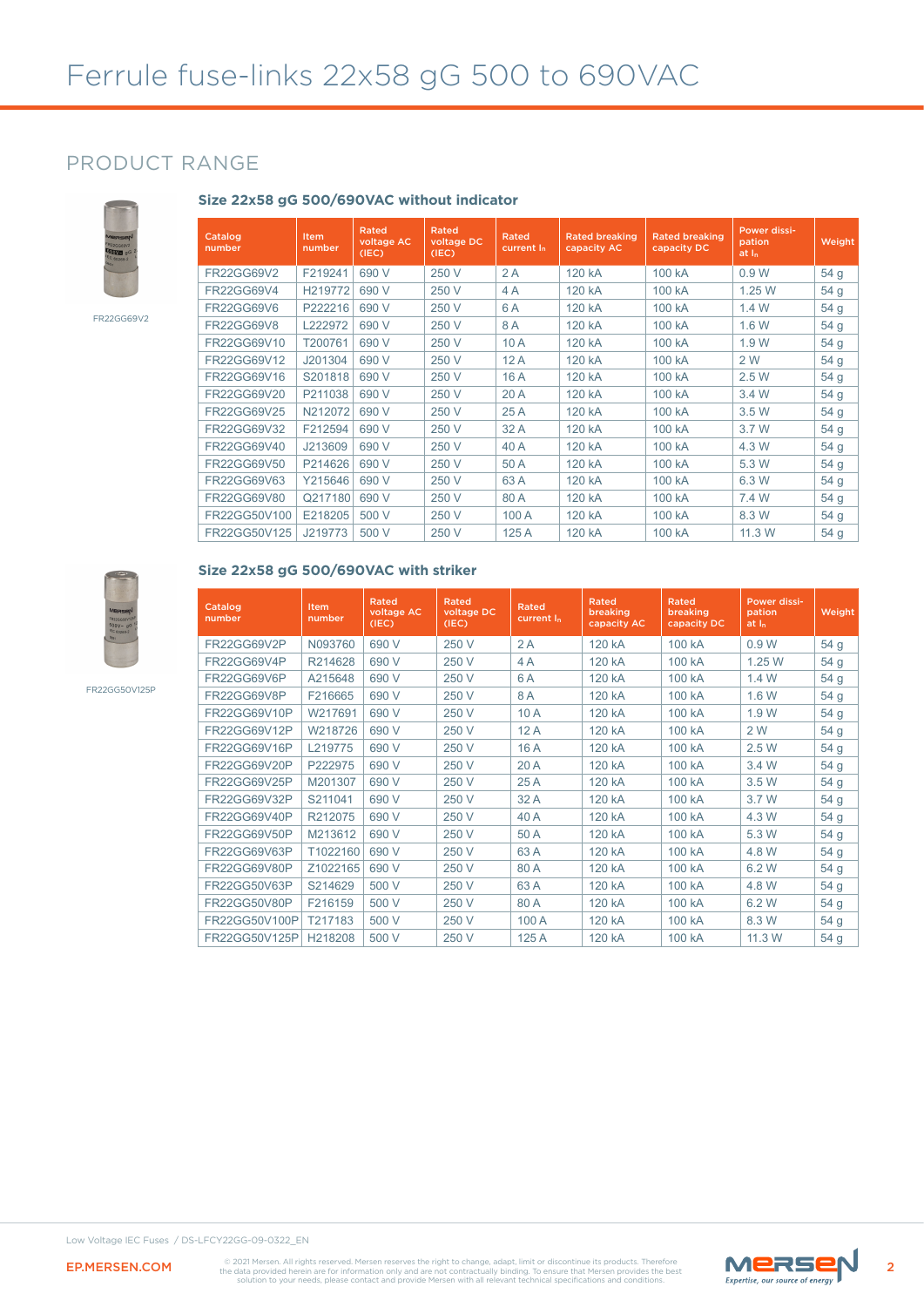### TIME CURRENT CHARACTERISTIC CURVES

### **Size 22x58 690V gG**





Low Voltage IEC Fuses / DS-LFCY22GG-09-0322\_EN



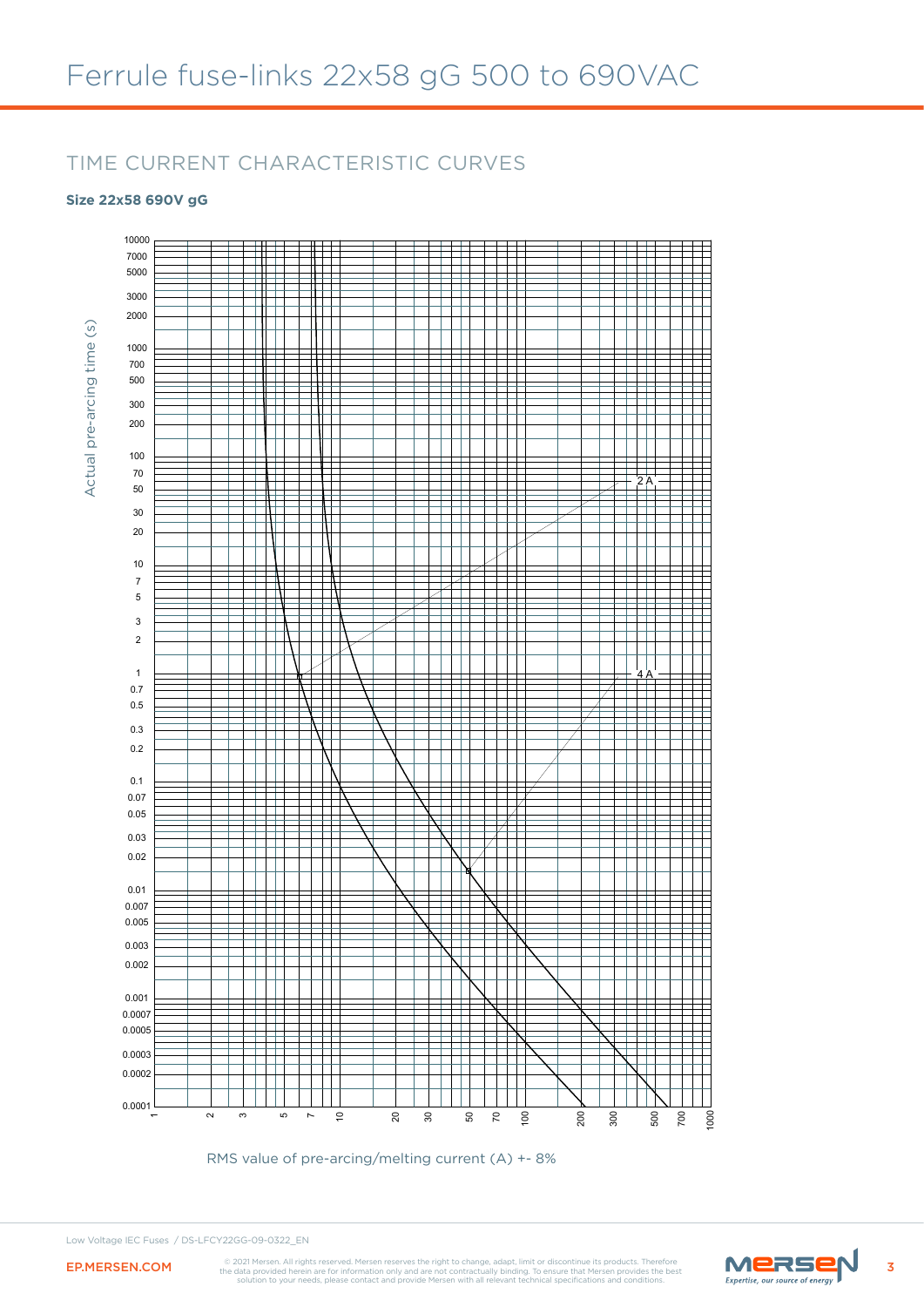### TIME CURRENT CHARACTERISTIC CURVES

#### **Size 22x58 690V gG**



RMS value of pre-arcing/melting current (A) +- 8%

Low Voltage IEC Fuses / DS-LFCY22GG-09-0322\_EN



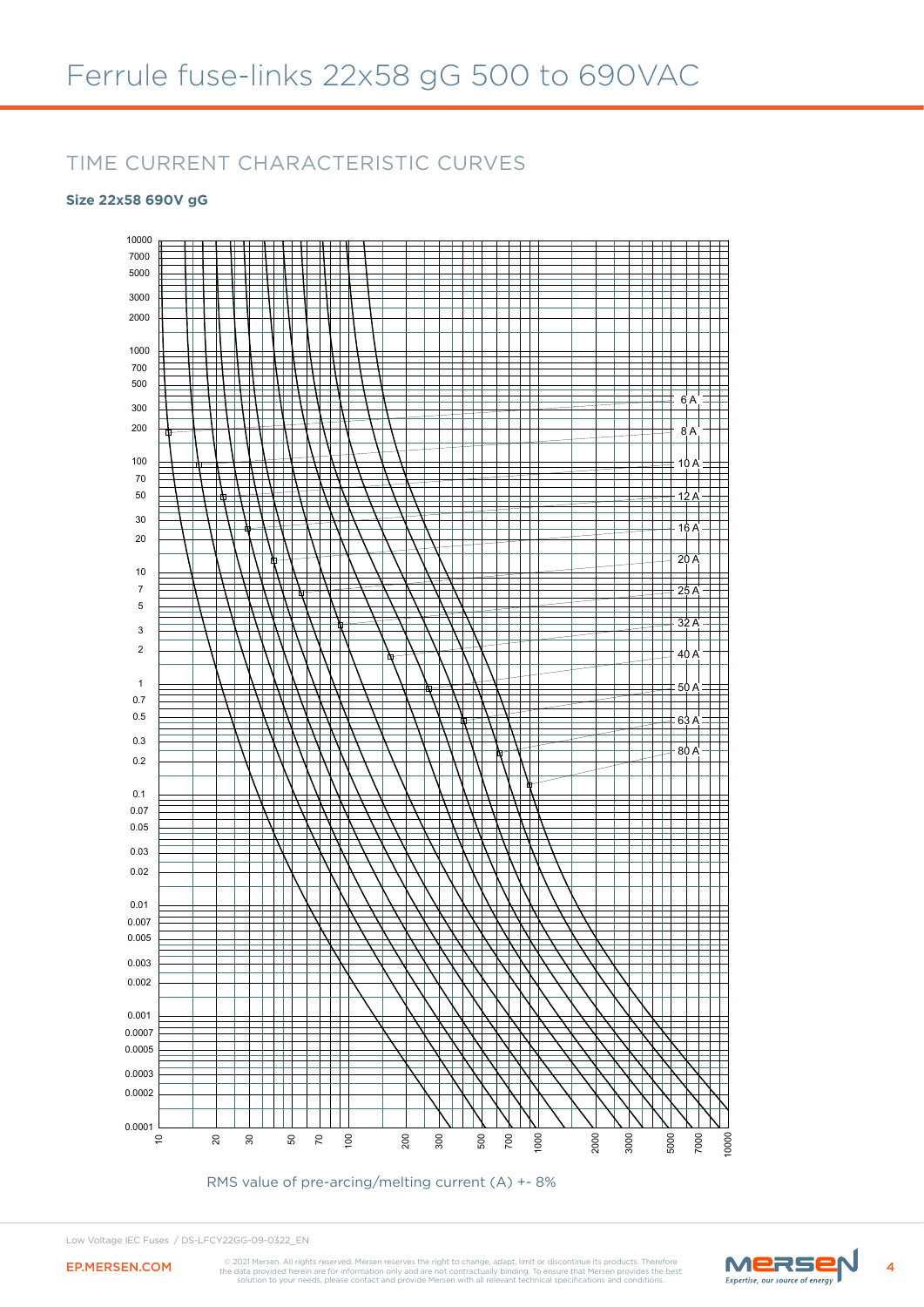### TIME CURRENT CHARACTERISTIC CURVES

#### **Size 22x58 500V gG**



RMS value of pre-arcing/melting current (A) +- 8%



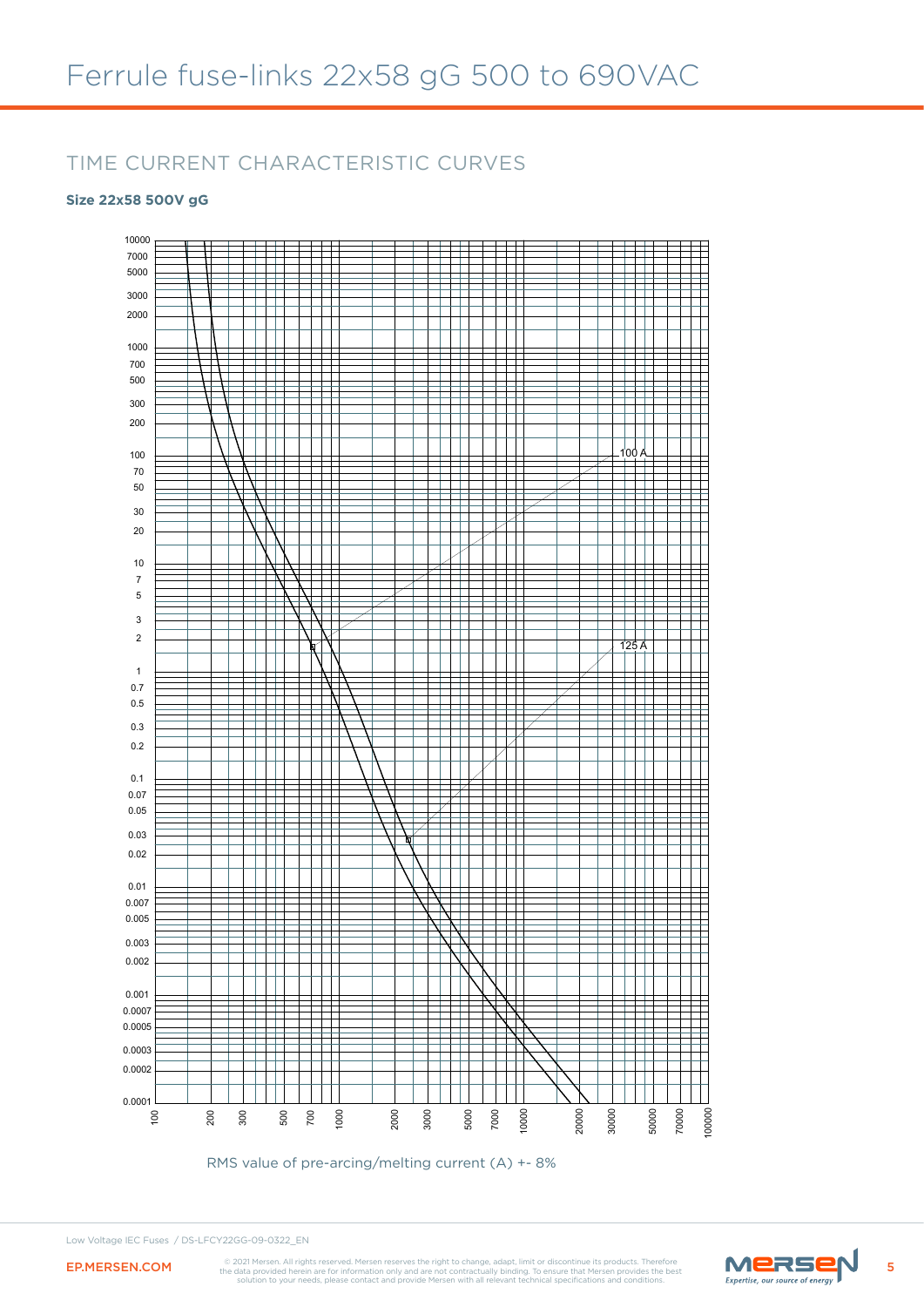### CUT-OFF CURRENT CHARACTERISTIC

#### **Size 22x58 690V gG**



50 Hz RMS symmetrical prospective current Ip (A)



50 Hz RMS symmetrical prospective current Ip (A)

### **Size 22x58 690V gG**

Low Voltage IEC Fuses / DS-LFCY22GG-09-0322\_EN

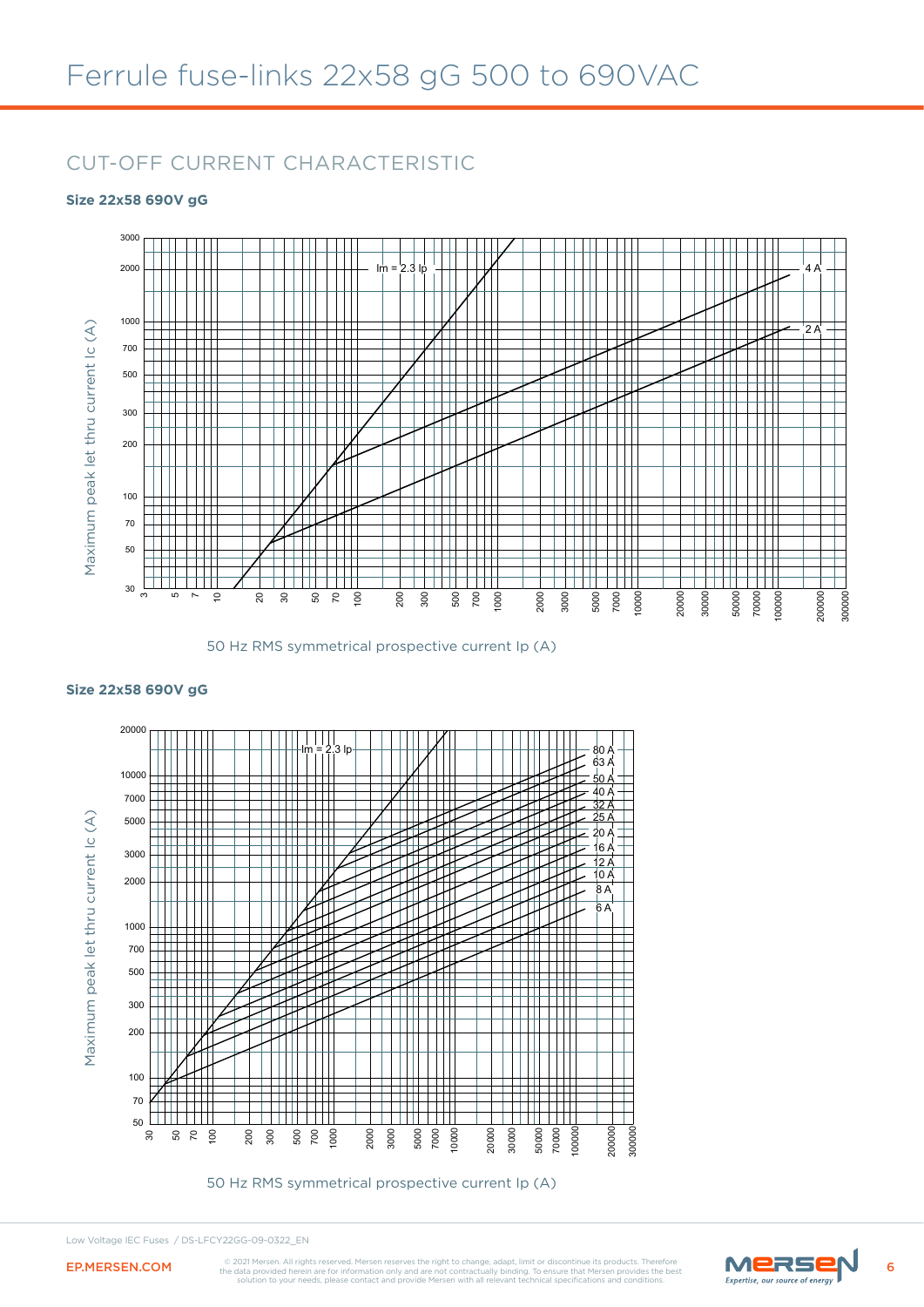### CUT-OFF CURRENT CHARACTERISTIC

#### **Size 22x58 500V gG**



### PRE-ARCING AND OPERATING I²T CHARACTERISTICS

#### **Size 22x58 690V gG**



Rated current (A)

Low Voltage IEC Fuses / DS-LFCY22GG-09-0322\_EN



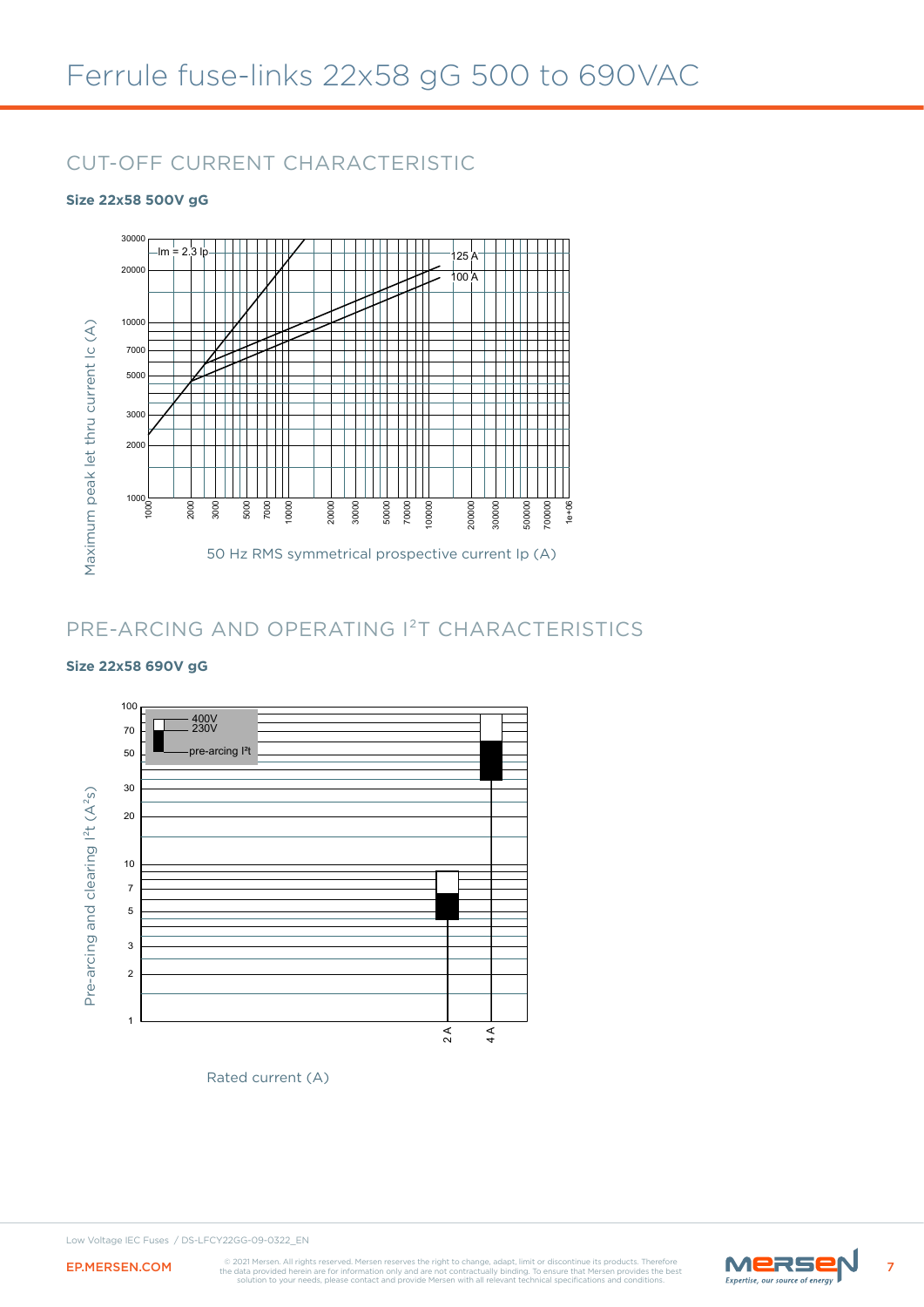## Ferrule fuse-links 22x58 gG 500 to 690VAC

### PRE-ARCING AND OPERATING I²T CHARACTERISTICS

#### **Size 22x58 690V gG**



Rated current (A)

#### **Size 22x58 500V gG**



Low Voltage IEC Fuses / DS-LFCY22GG-09-0322\_EN